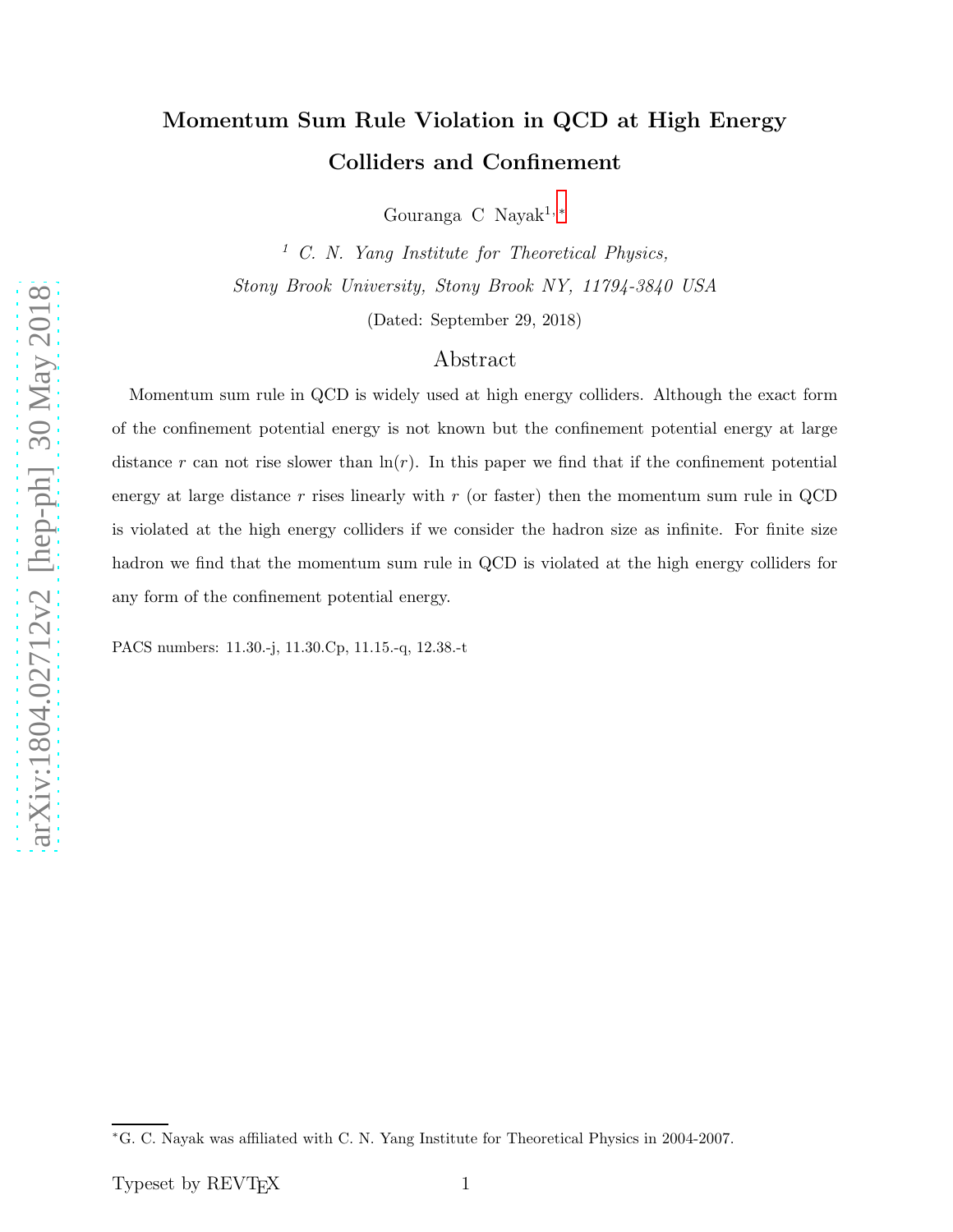#### I. INTRODUCTION

After the discovery of the asymptotic freedom [\[1\]](#page-11-0) in the renormlized QCD [\[2\]](#page-11-1) there has been lot of progress in the perturbative QCD (pQCD) calculation of the partonic scattering cross section at the high energy colliders. In spite of this success, the partonic scattering cross section we calculate in the renormalized pQCD is not a physical observable because we do not directly experimentally measure partons but we experimentally measure hadrons. This is because partons are confined inside hadrons. Hence how the partons form hadrons needs to be studied.

The formation of hadrons from partons is a long distance phenomena where the renormalized pQCD is not applicable but the renormalzied non-perturbative QCD is applicable. However, the analytical method to study the renormalized non-perturbative QCD is not known. Hence we depend on the numerical lattice QCD method to study the confinement of partons inside the hadron within the renormalized QCD.

At high energy colliders we can apply the renormalized pQCD method to calculate the partonic level cross section  $\hat{\sigma}$  for the high momentum transfer partonic level scattering processes because the coupling becomes small at high momentum transfer. Using the fac-torization theorem [\[3](#page-11-2)[–5\]](#page-11-3) the partonic level cross section  $\hat{\sigma}$  is folded with the non-perturbative parton distribution functions inside the hadron and non-perturbative parton to hadron fragmentation functions to calculate the hadron production cross section  $\sigma$  at the high energy colliders which is experimentally measured.

Since the parton distribution function inside the hadron and the parton to hadron fragmentation function are non-perturbative quantities in the renormalized QCD they have not been studied analytically and hence we (indirectly) extract them from the experiments. The quark, antiquark and gluon distribution functions  $q(\zeta, Q^2)$ ,  $\bar{q}(\zeta, Q^2)$  and  $g(\zeta, Q^2)$  inside the hadron H are measured at some momentum transfer scale  $Q_0$  and then evolved to another momentum transfer scale Q by using DGLAP equation [\[6](#page-11-4)] where  $\zeta$  is the momentum fraction of the parton with respect to the hadron. Although the range of  $\zeta$  goes from 0 to 1 but the experiments do not measure the parton distribution functions at all values of  $\zeta$ .

For this reason various sum rules of partons and the DGLAP equation play important roles to determine the parton distribution functions at many values of  $\zeta$  and at many values of  $Q^2$  even if the experimental data are available at limited values of  $\zeta$  and at limited values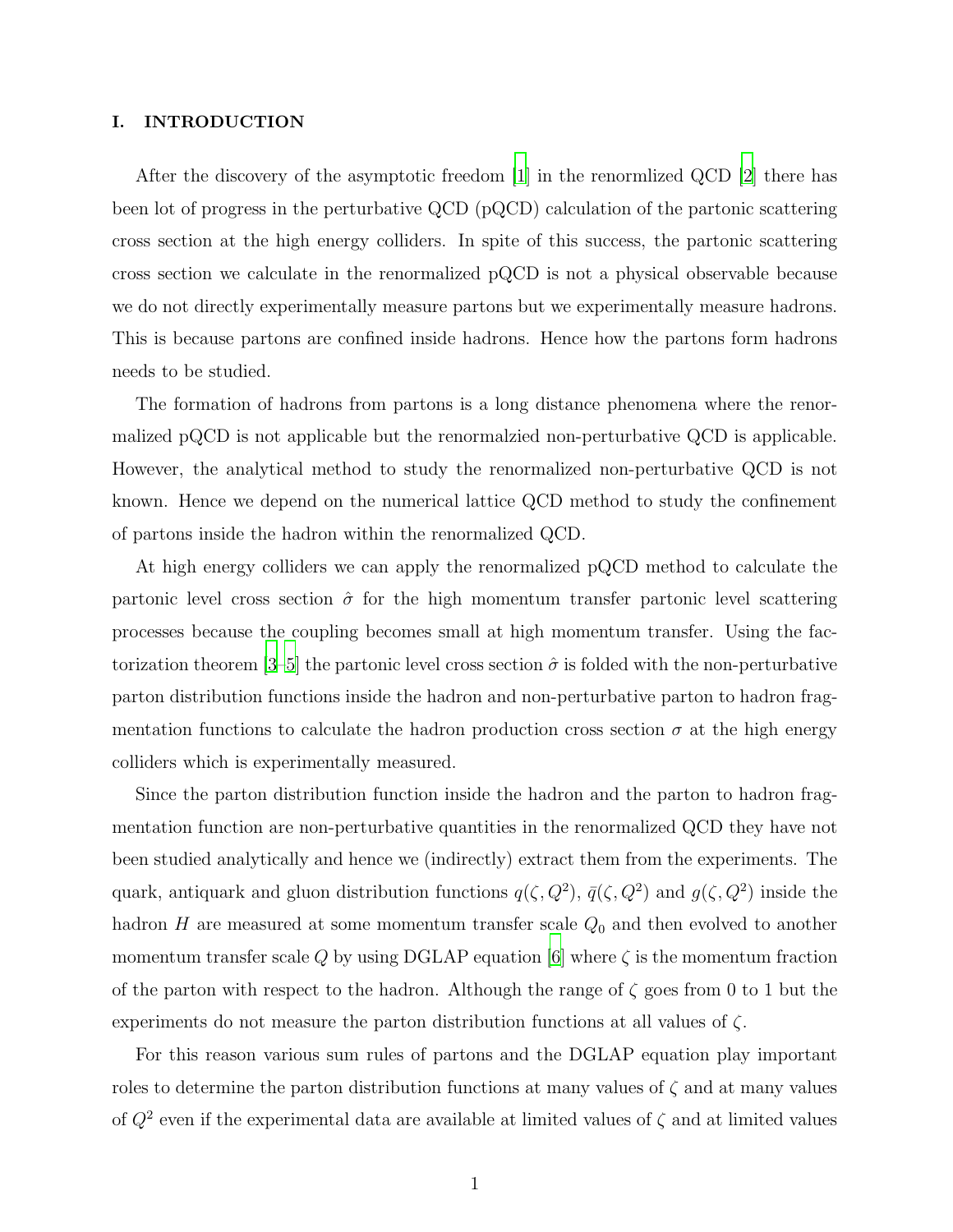of  $Q^2$ . For example, since the gluon structure function measurements are limited than the quark structure function measurements, one can use the momentum sum rule in QCD at the high energy colliders to constrain the gluon structure function from the measured quark structure functions. Hence various sum rules have been very useful to predict the parton distribution functions (PDF's) at many values of  $\zeta$  and  $Q^2$  in various PDF sets such as CTEQ [\[7](#page-12-0)], GRV [\[8\]](#page-12-1) and MRST [\[9](#page-12-2)] etc. even if the experimental data are available at limited values of  $\zeta$  and at limited values of  $Q^2$ 

For the hadron with momentum  $p<sub>H</sub>$  at high energy colliders the momentum sum rule in QCD predicts that the sum of the momentum of all the partons inside the hadron is equal to the momentum  $p<sub>H</sub>$  of the hadron. The momentum sum rule in QCD at high energy colliders is mathematically expressed as [\[10,](#page-12-3) [11](#page-12-4)]

<span id="page-2-0"></span>
$$
1 = \sum_{q} \int_{0}^{1} d\zeta \zeta q(\zeta, Q^{2}) + \sum_{\bar{q}} \int_{0}^{1} d\zeta \zeta \bar{q}(\zeta, Q^{2}) + \sum_{g} \int_{0}^{1} dx \zeta g(\zeta, Q^{2}) \tag{1}
$$

where  $\sum_q$ ,  $\sum_{\bar{q}}$ ,  $\sum_g$  means sum over all the quarks, antiquarks and gluons inside the hadron H. The momentum  $\langle \hat{p}_q \rangle$  of a quark,  $\langle \hat{p}_{\bar{q}} \rangle$  of an antiquark and  $\langle \hat{p}_g \rangle$  of a gluon inside the hadron are given by

<span id="page-2-1"></span>
$$
\langle \hat{p}_q \rangle = \int_0^1 d\zeta \, \zeta \, q(\zeta, Q^2), \qquad \langle \hat{p}_{\bar{q}} \rangle = \int_0^1 d\zeta \, \zeta \, \bar{q}(\zeta, Q^2), \qquad \langle \hat{p}_g \rangle = \int_0^1 d\zeta \, \zeta \, g(\zeta, Q^2) \tag{2}
$$

where  $\hat{p}$  is the momentum operator and the expectation value inside the hadron H with the color singlet (physical) state  $|H| >$  is defined by

<span id="page-2-3"></span>
$$
\langle \hat{p} \rangle = \langle H|\hat{p}|H \rangle. \tag{3}
$$

Since  $p<sub>H</sub>$  is the momentum of the hadron at high energy colliders, the momentum sum rule in eq. [\(1\)](#page-2-0) in QCD at high energy colliders can be written as

<span id="page-2-2"></span>
$$
p_H = \sum_{q} \langle \hat{p}_q \rangle + \sum_{\bar{q}} \langle \hat{p}_{\bar{q}} \rangle + \sum_{g} \langle \hat{p}_g \rangle \tag{4}
$$

where the momentum  $\langle \hat{p}_q \rangle$  of a quark,  $\langle \hat{p}_{\bar{q}} \rangle$  of an antiquark and  $\langle \hat{p}_g \rangle$  of a gluon inside the hadron are given by eq. [\(2\)](#page-2-1).

Hence the momentum sum rule in QCD at high energy colliders as given by eq. [\(4\)](#page-2-2) states that the sum of the momentum of all the partons inside the hadron is equal to the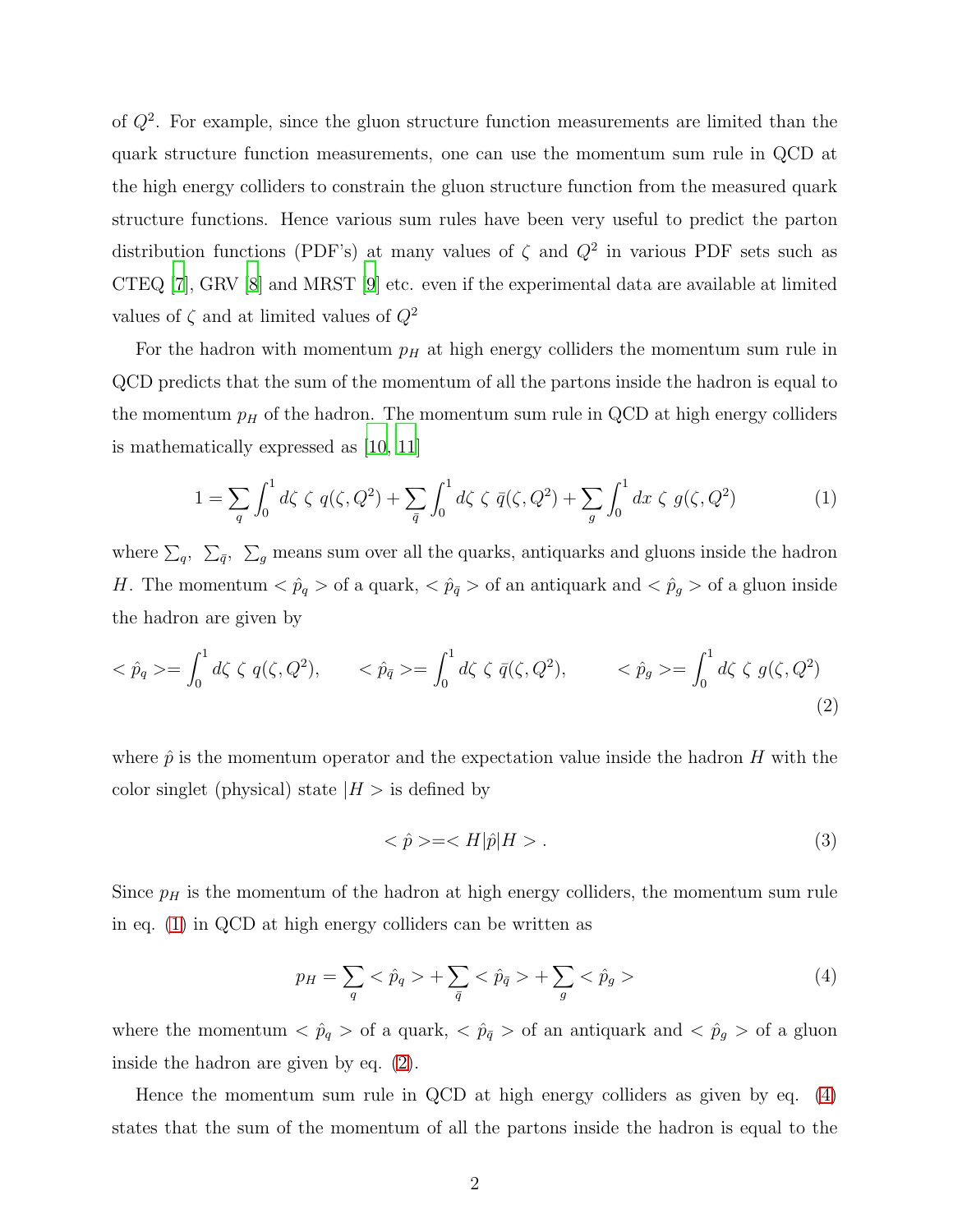momentum of the hadron at the high energy colliders. This, however, is not true which we will show in this paper because the quarks, antiquarks and gluons in QCD are confined inside the hadron and the hadron has finite size.

We find in this paper that if the confinement potential energy at large distance  $r$  rises linearly with r (or faster) then the momentum sum rule in QCD at high energy colliders as given by eq. [\(4\)](#page-2-2) is violated if the hadron size is infinite. Similarly we find that if the hadron size is finite then the momentum sum rule in QCD at high energy colliders as given by eq. [\(4\)](#page-2-2) is violated for any form of the confinement potential energy.

If one considers the hadron size as infinite and if the confinement potential energy at large distance r rises linearly with  $r$  (or faster) then we find in this paper that

<span id="page-3-0"></span>
$$
p_H = \sum_{q} \langle \hat{p}_q \rangle + \sum_{\bar{q}} \langle \hat{p}_{\bar{q}} \rangle + \sum_{g} \langle \hat{p}_g \rangle + \langle \hat{p}_{\text{flux}} \rangle \tag{5}
$$

which does not agree with eq. [\(4\)](#page-2-2) where the momentum flux  $\langle \hat{p}_{\text{flux}} \rangle$  of the partons is non-zero due to confinement of partons inside the hadron. The gauge invariant definition of the momentum flux  $p_{\text{flux}}$  in the Yang-Mills theory is given by eq. [\(14\)](#page-8-0).

Similarly if the size of the hadron is finite then eq. [\(5\)](#page-3-0) is valid for any form of the confinement potential energy where the momentum flux  $\langle \hat{p}_{\text{flux}} \rangle$  of the partons is nonzero. Hence we find that the non-zero momentum flux  $\langle \hat{p}_{\text{flux}} \rangle$  in QCD should be added to the momenta of the quarks, antiquarks and gluons inside the hadron to reproduce the momentum of the hadron.

We will provide a derivation of eq. [\(5\)](#page-3-0) in this paper.

The paper is organized as follows. In section II we briefly review the conservation of momentum and the vanishing momentum flux in the Dirac-Maxwell theory. In section III we discuss the non-perturbative QCD at long distance and the classical Yang-Mills theory. In section IV we find that if the confinement potential energy at large distance  $r$  rises linearly with  $r$  (or faster) then the momentum sum rule in QCD at high energy colliders as given by eq.  $(4)$  is violated if the hadron size is infinite. In section V we discuss the momentum sum rule violation for parton distributions of color singlet hadron. In section VI we find that if the hadron size is finite then the momentum sum rule in QCD at high energy colliders as given by eq. [\(4\)](#page-2-2) is violated for any form of the confinement potential energy. Section VII contains conclusions.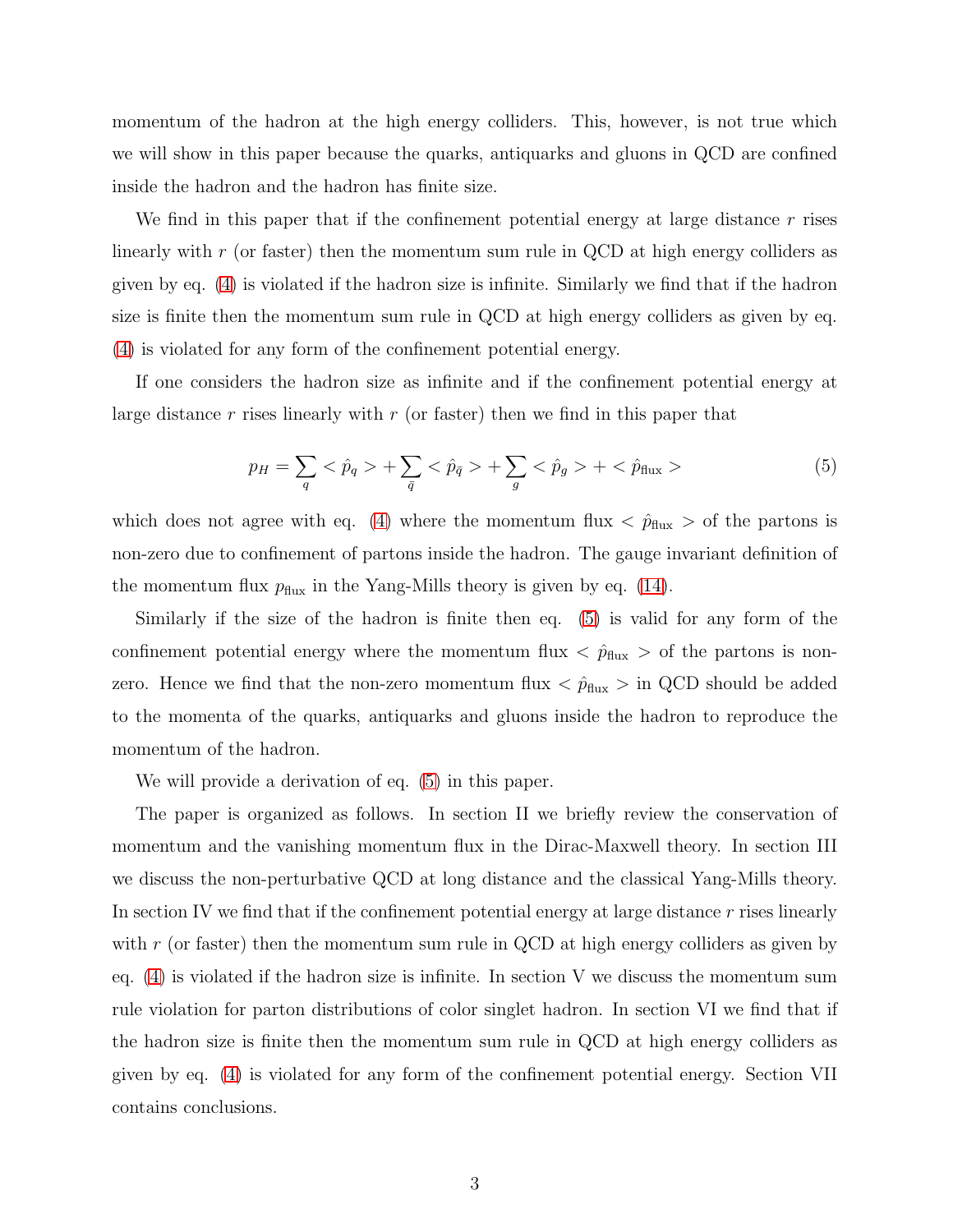### II. CONSERVATION OF MOMENTUM AND VANISHING MOMENTUM FLUX IN DIRAC-MAXWELL THEORY

Note that unlike QCD there is no confinement in QED. Hence in order to see the effect of confinement on momentum conservation in QCD it is useful to compare it with the momentum conservation in QED where there is no confinement. For this reason we will briefly review the vanishing momentum flux and the conservation of momentum in the Dirac-Maxwell theory in this section.

In gauge theory the conservation of gauge invariant momentum from the first principle can be described by using the gauge invariant Noether's theorem obtained by using Lorentz transformation plus local gauge transformation [\[12,](#page-12-5) [16\]](#page-12-6). From the continuity equation of the gauge invariant energy-momentum tensor obtained from the gauge invariant Noether's theorem in the Dirac-Maxwell theory we find [\[12\]](#page-12-5)

<span id="page-4-1"></span>
$$
\frac{d[p_{EM}^i + p_e^i]}{dt} = -\frac{1}{2} \int d^3x \ \partial_k[ 2E^i(x)E^k(x) - \delta^{ik}[\vec{E}^2(x) - \vec{B}^2(x)] \n+ \bar{\psi}(x) [\gamma^k(i\vec{\partial}^i - eA^i(x)) - \gamma^k(i\vec{\partial}^i + eA^i(x))] \psi(x) ]
$$
\n(6)

where  $\psi(x)$  is the Dirac field of the electron,  $\vec{E}~(\vec{B})$  is the electric (magnetic) field and the gauge invariant momentum  $\vec{p}_{EM}$  of the electromagnetic field  $A^{\nu}(x)$  and the gauge invariant momentum of the electron are given by

$$
\vec{p}_{EM} = \int d^3x \ \vec{E}(x) \times \vec{B}(x), \qquad \vec{p}_e = \int d^3x \ \psi^\dagger(x) [i\vec{\partial} - e\vec{A}(x)] \psi(x). \tag{7}
$$

For the boundary surface at infinity the  $A^{\lambda}(t, r)$  decays like  $\frac{1}{r}$  which means vanishing momentum flux in the Dirac-Maxwell theory

<span id="page-4-0"></span>
$$
\int d^3x \partial_k[2E^i(x)E^k(x) - \delta^{ik}[\vec{E}^2(x) - \vec{B}^2(x)] + \bar{\psi}(x)[\gamma^k(i\overrightarrow{\partial}^i - eA^i(x)) - \gamma^k(i\overleftarrow{\partial}^i + eA^i(x))]\psi(x)] = 0.
$$
\n(8)

Using eq.  $(8)$  in  $(6)$  we find

$$
\frac{d[\vec{p}_{EM} + \vec{p}_e]}{dt} = 0\tag{9}
$$

which proves that the sum of the momentum of the field plus the particle is conserved in the Dirac-Maxwell theory if the entire infinite volume is considered.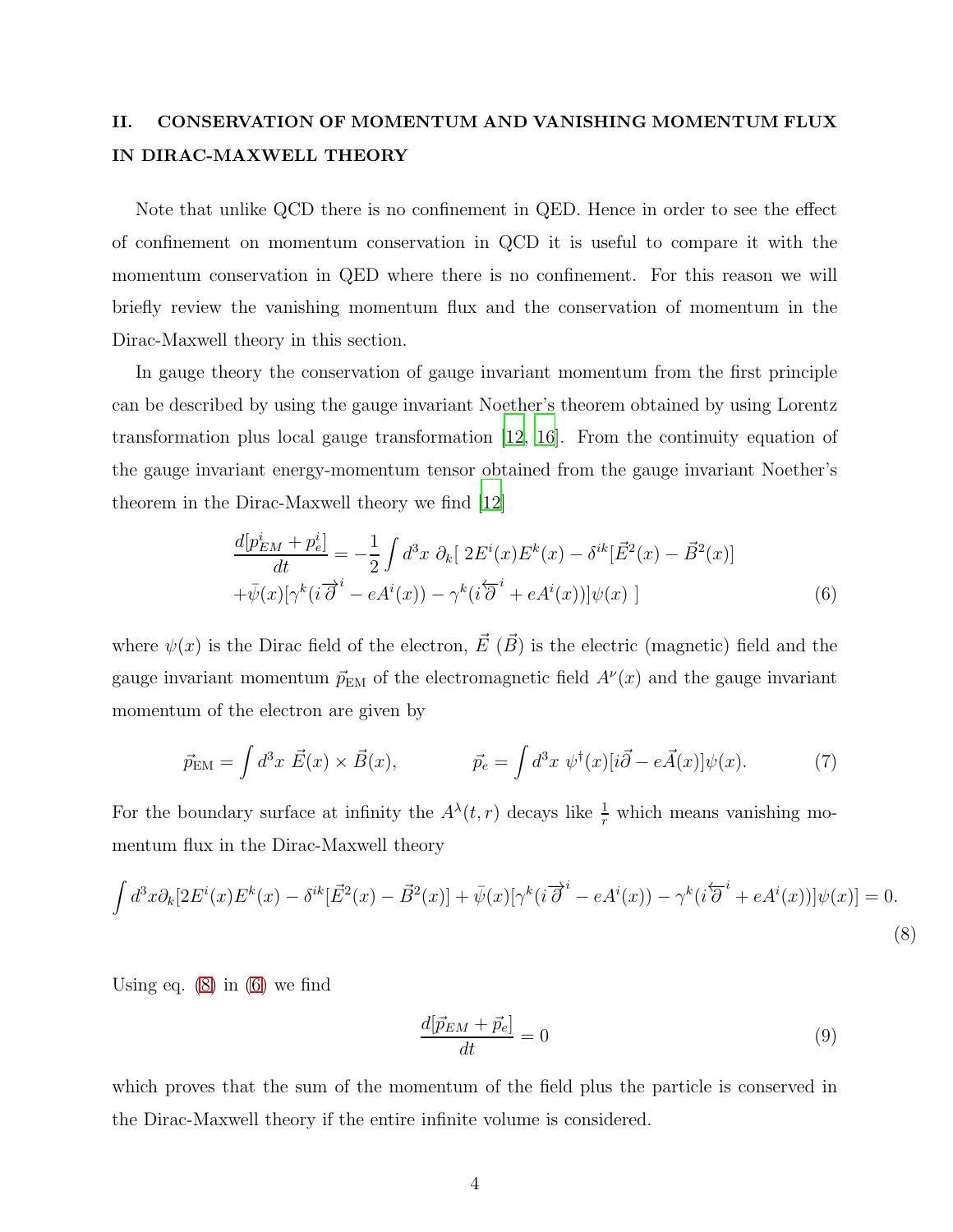#### <span id="page-5-0"></span>III. NON-PERTURBATIVE QCD AT LONG DISTANCE AND THE CLASSICAL YANG-MILLS THEORY

Note that the QED is the quantum theory of the classical electrodynamics. Similarly the QCD is the quantum theory of the classical Yang-Mills theory. If the boundary surface is at the finite distance then the boundary surface term is not zero both in QED and in QCD.

In the previous section we saw that if the boundary surface is at infinite distance then the boundary surface term is zero in the Dirac-Maxwell theory. In order to study momentum conservation equation in QCD we need to know if the boundary surface term at infinite distance is zero or non-zero in QCD if one takes the hadron size as infinite. Note that in reality the size of the hadron is finite where the boundary surface term is non-zero which violate the momentum sum rule in QCD at high energy colliders for any form of the confinement potential energy (see section VI for more details).

The infinite distance is a long distance in QCD where the renormalized pQCD is not applicable but the renormalized non-perturbative QCD is applicable. In order to know how the fields behave at long distance in renormalized QCD we need to solve the renormalized non-perturbative QCD. However, we do not know the analytical method to study the renormalized non-perturbative QCD at long distance and the lattice QCD has not studied these boundary surface terms at the large distances.

The QED becomes non-perturbative at short distance and the renormalized QCD becomes perturbative at short distance. Similarly the QED becomes perturbative at long distance and the renormalized QCD becomes non-perturbative at long distance. Note that the exact form of the Coulomb potential produced by the electron can be derived by solving the classical Maxwell theory. Similarly the exact form of the Coulomb potential can be derived from the QED at the long distance. At short distance the form of the potential in QED becomes different from the Coulomb form due to quantum loops (vacuum polarization). However, at long distance the QED predicts the Coulomb form of the potential. One can include the quantum loops (vacuum polarization) in QED at long distance but such corrections will be zero at distance infinity. Hence as far as the boundary surface at infinity is concerned the QED at long distance predicts the Coulomb potential.

This analogy of the QED at the long distance and the classical Maxwell theory can be carried to renormalized non-perturbative QCD at long distance and the classical Yang-Mills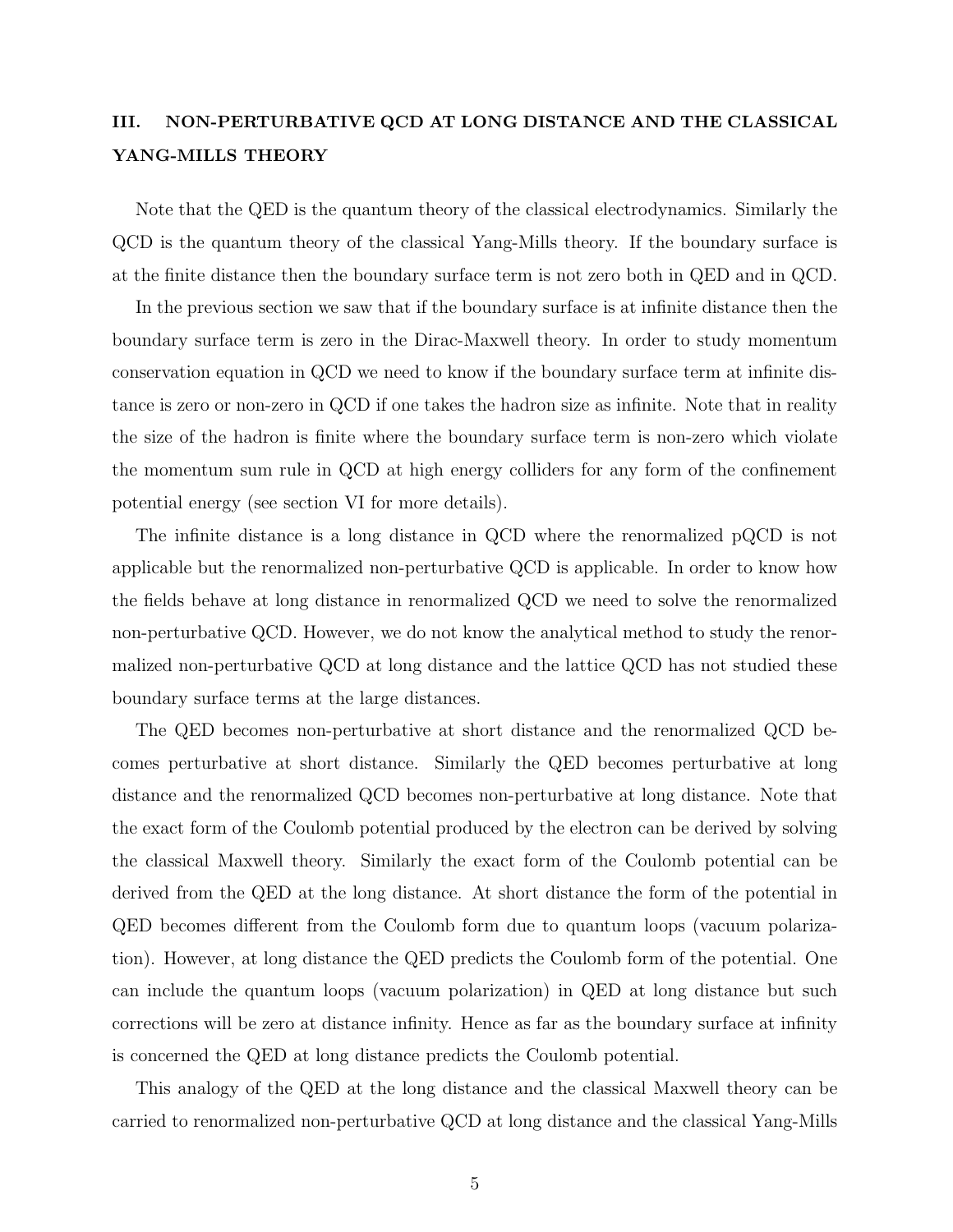theory because the Yang-Mills theory was discovered by making analogy with the Maxwell theory by extending the  $U(1)$  gauge group to  $SU(3)$  gauge group [\[13](#page-12-7)]. For example in analogy to the covariant derivative  $D_{\nu} = \partial_{\nu} + ieA_{\nu}$  in the U(1) gauge theory the covariant derivative in the Yang-Mills theory is taken to be  $D_{\nu} = \partial_{\nu} - igT^{c} A_{\nu}^{c}$  by extending U(1) gauge group to SU(3) gauge group [\[13](#page-12-7)]. Similarly in analogy to the Maxwell field tensor  $[D_{\mu}, D_{\lambda}] = -ieF_{\mu\lambda}$  in the U(1) gauge theory the formula of the Yang-Mills field tensor is obtained from  $[D_\mu, D_\lambda] = igT^c F_{\mu\lambda}^c$  by extending U(1) gauge group to SU(3) gauge group [\[13\]](#page-12-7). Similarly in analogy to the Maxwell field lagrangian density  $\mathcal{L} = -\frac{F_{\mu\lambda}F^{\mu\lambda}}{4}$  $\frac{1}{4}$  in the U(1) gauge theory the Yang-Mills field lagrangian density is taken to be  $\mathcal{L} = -\frac{F_{\mu\lambda}^c F^{\mu\lambda c}}{4}$  $\frac{1}{4}$  by extending U(1) gauge group to SU(3) gauge group [\[13\]](#page-12-7). Similarly in analogy to the Maxwell potential  $A^{\nu}$ obtained from the pure gauge potential  $A_{pure}^{\nu}$  in U(1) gauge theory, the Yang-Mills potential  $A_{\nu}^{c}$  is obtained from the SU(3) pure gauge potential  $A_{pure}^{\nu c}$  in Yang-Mills theory [\[14,](#page-12-8) [15\]](#page-12-9). Hence we find that the Yang-Mills theory is obtained by making analogy with the Maxwell theory by extending  $U(1)$  gauge group to  $SU(3)$  gauge group [\[13](#page-12-7)[–15\]](#page-12-9).

We have seen earlier in this section that as far as the boundary surface at infinite distance is concerned the QED at long distance predicts the Coulomb potential which is the same potential predicted by the classical Maxwell theory. Since the Yang-Mills theory is obtained by making analogy with the Maxwell theory by extending  $U(1)$  gauge group to  $SU(3)$  gauge group [\[13](#page-12-7)[–15](#page-12-9)] we find that as far as the boundary surface at infinite distance is concerned the renormalized non-perturbative QCD at infinite distance predicts the same potential that is predicted by the classical Yang-Mills theory. Hence we find that as far as the boundary surface at infinity is concerned a non-vanishing boundary surface term in the classical Yang-Mills theory means a corresponding non-vanishing boundary surface term in the renormalized non-perturbative QCD at infinite distance.

### IV. MOMENTUM SUM RULE VIOLATION IN QCD AT HIGH ENERGY COL-LIDERS

The electric charge e of the electron is constant in the classical Maxwell theory but the fundamental color charge  $q^c(t)$  of the quark is time dependent in the classical Yang-Mills theory where  $c = 1, 2, ..., 8$  is the color index [\[15](#page-12-9)]. The form of the Yang-Mills potential (the color potential)  $A_{\nu}^{c}(x)$  produced by the color charge  $q^{c}(t)$  of the quark in the classical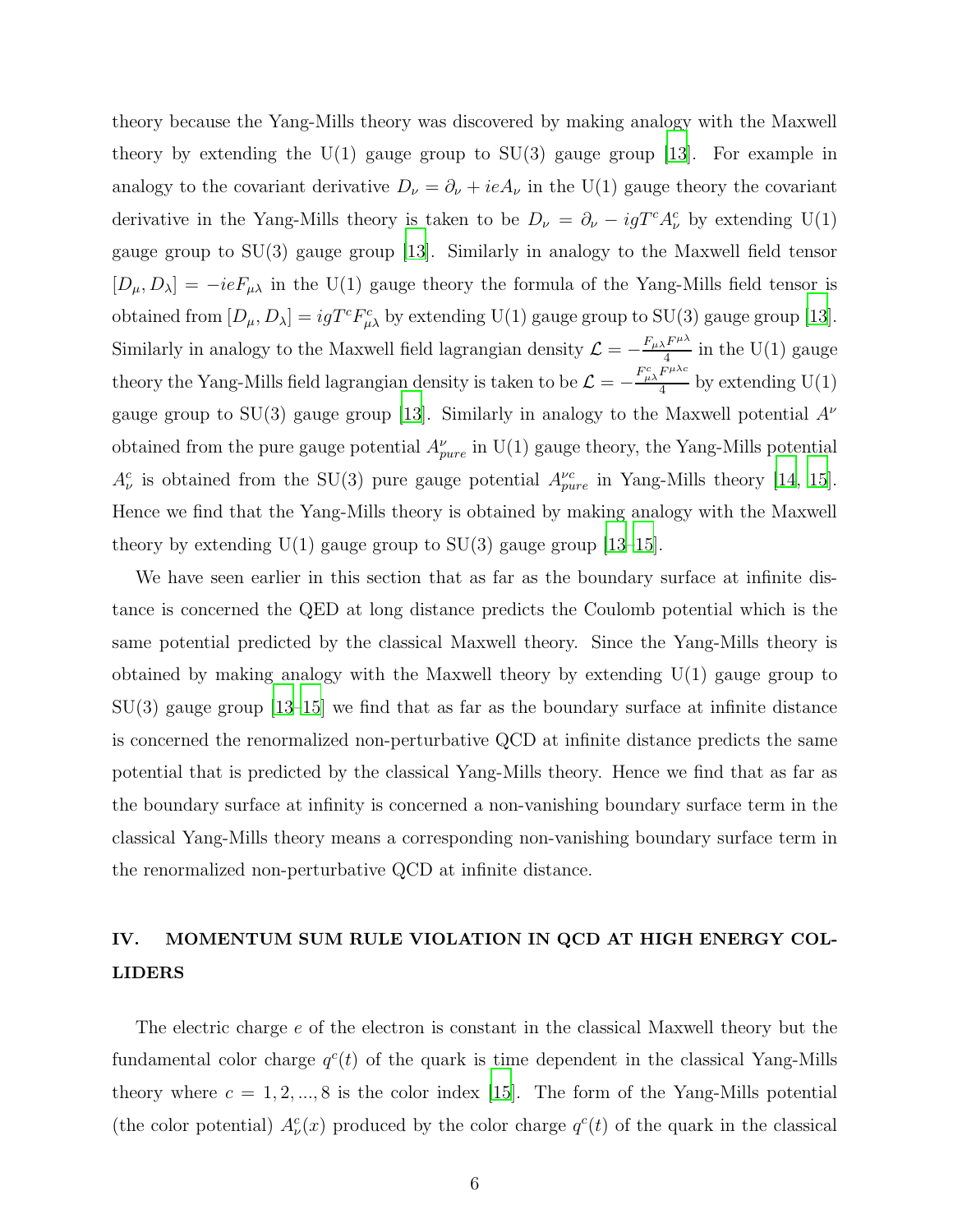Yang-Mills theory is given in [\[14\]](#page-12-8) which is different from the form  $\frac{1}{r}$ .

For a system containing quarks plus antiquarks plus the Yang-Mills potential  $A^c_\nu(x)$  we find from the gauge invariant Noether's theorem in the Yang-Mills theory [\[16](#page-12-6)]

<span id="page-7-1"></span>
$$
\frac{dp_{YM}^i}{dt} + \sum_{q} \frac{dp_q^i}{dt} + \sum_{\bar{q}} \frac{dp_{\bar{q}}^i}{dt} = -\frac{1}{2} \int d^3x \ \partial_k[ \ 2E^{ic}(x)E^{kc}(x) - \delta^{ik}[\vec{E}^c(x) \cdot \vec{E}^c(x) - \vec{B}^c(x) \cdot \vec{B}^c(x)]
$$

$$
+\sum_{q}\bar{\psi}_{l}(x)[\gamma^{k}(i\delta^{lj}\overrightarrow{\partial}^{i}+gT_{lj}^{c}A^{ic}(x))-\gamma^{k}(\delta^{lj}i\overleftarrow{\partial}^{i}-gT_{lj}^{c}A^{ic}(x))] \psi_{j}(x)]+(antiquarks)
$$
 (10)

where  $A^c_{\nu}(x)$  is the Yang-Mills potential (color potential) produced by all the quarks plus aniquarks in the system, (*antiquarks*) means corresponding boundary surface term for antiquarks,  $\bar{q}$  means antiquark,  $\psi_l(x)$  is the Dirac field of the quark,  $\vec{E}^c$  ( $\vec{B}^c$ ) is the chromoelectric (chromo-magnetic) field and the gauge invariant momentum  $\vec{p}_{EM}$  of the Yang-Mills field  $A_{\nu}^{c}(x)$  and the gauge invariant momentum of the quark are given by

$$
\vec{p}_{\mathrm{YM}} = \int d^3x \; \vec{E}^c(x) \times \vec{B}^c(x), \qquad \vec{p}_q = \int d^3x \; \psi_l^\dagger(x) [i\delta^{lj}\vec{\partial} + gT_{lj}^c \vec{A}^c(x)] \psi_j(x). \tag{11}
$$

Note that since the isolated quarks and/or antiquarks are not observed but the quarks and/or antiquarks are confined inside the hadron, whenever we say color field produced by quarks/antiquarks we mean the color field produced by quarks/antquarks inside the hadron. Since we have not observed color outside the hadron there is no color field outside the hadron in our study (see section VI for more details).

Due to confinement the color potential  $A^c_\nu(t,r)$  can not decay faster than  $r^{-1/2}$  in the Yang-Mills theory or the chromo-electric field  $\vec{E}^c(t,r)$  can not decay faster than  $r^{-3/2}$  [\[17\]](#page-12-10). Since the chromo-electric field energy density  $\frac{\vec{E}^{c}(t,r)\cdot\vec{E}^{c}(t,r)}{2}$  $\frac{E^c(t,r)}{2}$  can not decay faster than  $r^{-3}$  due to confinement the potential energy can not rise slower than  $\ln(r)$ . This form of the potential energy is consistent with the fact that the form of the color potential produced by a quark in the classical Yang-Mills theory is not of the Coulomb form  $\frac{1}{r}$  [\[14\]](#page-12-8). This is because if the color potential is of the  $\frac{1}{r}$  form then the color charge  $q^c$  has to be constant [\[14](#page-12-8), [15\]](#page-12-9) which will predict the  $\frac{1}{r}$  form of the potential energy between quarks and/or antiquarks in a system [similar to the Maxwell theory] which can not explain confinement.

If the potential energy rises linearly (or faster) with distance  $r$  then the chromo-electric field  $\vec{E}^c(t,r)$  can not decay faster than  $r^{-1}$  which means the non-vanishing boundary surface term

<span id="page-7-0"></span>
$$
\int d^3x \; \partial_k[ 2E^{ic}(x)E^{kc}(x) - \delta^{ik}[\vec{E}^c(x) \cdot \vec{E}^c(x) - \vec{B}^c(x) \cdot \vec{B}^c(x)]
$$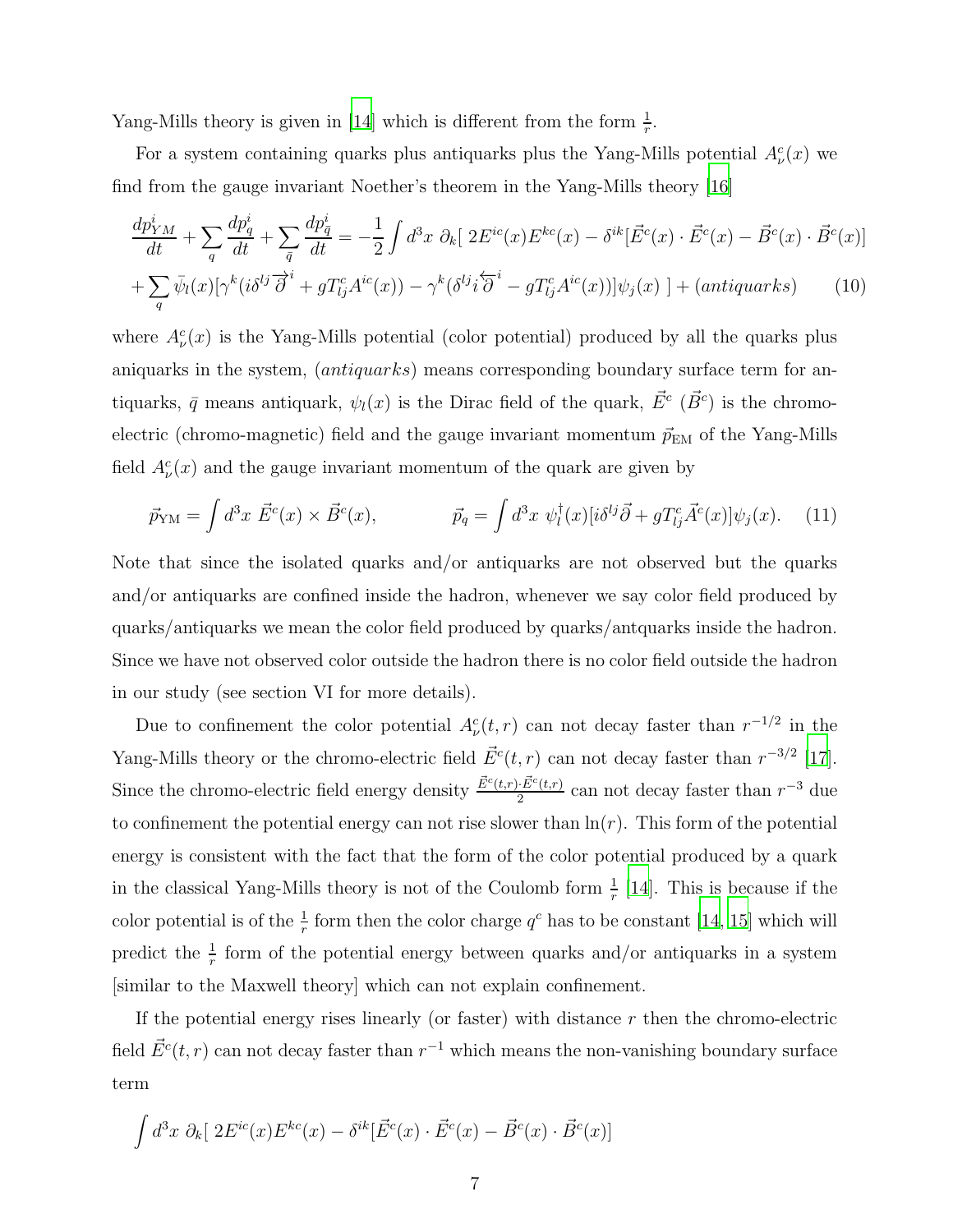$$
+\sum_{q} \bar{\psi}_{l}(x)[\gamma^{k}(i\delta^{lj}\overrightarrow{\partial}^{i}+gT^{c}_{lj}A^{ic}(x))-\gamma^{k}(\delta^{lj}i\overleftarrow{\partial}^{i}-gT^{c}_{lj}A^{ic}(x))] \psi_{j}(x)]+(antiquarks) \neq 0
$$
\n(12)

at infinite distance. From eqs. [\(12\)](#page-7-0) and [\(10\)](#page-7-1) we find

<span id="page-8-1"></span>
$$
\sum_{q} \frac{d\vec{p}_q}{dt} + \sum_{\bar{q}} \frac{d\vec{p}_{\bar{q}}}{dt} + \frac{d\vec{p}_{YM}}{dt} + \frac{d\vec{p}_{\text{flux}}}{dt} = 0
$$
\n(13)

where the momentum flux  $\vec{p}_{\text{flux}}$  is given by

<span id="page-8-0"></span>
$$
p_{\text{flux}}^i = \frac{1}{2} \int d^4x \ \partial_k \left[ 2E^{ic}(x) E^{kc}(x) - \delta^{ik} [\vec{E}^c(x) \cdot \vec{E}^c(x) - \vec{B}^c(x) \cdot \vec{B}^c(x) \right] + \sum_q \bar{\psi}_l(x) [\gamma^k (i\delta^{lj} \overrightarrow{\partial}^i + g T_{lj}^c A^{ic}(x)) - \gamma^k (\delta^{lj} i \overleftarrow{\partial}^i - g T_{lj}^c A^{ic}(x))] \psi_j(x) \right] + (antiquarks) \neq 0.
$$
\n(14)

In eq. [\(14\)](#page-8-0) the time integral  $\int dt$  is an indefinite integral but the space integral  $\int d^3x$  is definite integral. For the details about the range of the integration  $\int d^3x$  in QCD and the size of the hadron see section VI.

Hence extending eq. [\(13\)](#page-8-1) from the classical Yang-Mills theory to QCD to study the momentum conservation equation of partons inside the hadron we find

<span id="page-8-2"></span>
$$
\sum_{q} < \frac{d\hat{p}_q}{dt} > + \sum_{\bar{q}} < \frac{d\hat{p}_{\bar{q}}}{dt} > + \sum_{g} < \frac{d\hat{p}_g}{dt} > + < \frac{d\hat{p}_{\text{flux}}}{dt} > = 0 \tag{15}
$$

where the expectation  $\langle \ldots \rangle$  is defined in eq. [\(3\)](#page-2-3) and the hat means corresponding operator obtained from the classical Yang-Mills theory by replacing  $\psi_j$ ,  $\bar{\psi}_j$ ,  $A \to \hat{\psi}_j$ ,  $\hat{\psi}_j$ ,  $\hat{Q}$  where  $Q_{\nu}^{c}(x)$  is the (quantum) gluon field. Since we use A for the background field to prove factorization and renormalization in QCD at all orders in coupling constant at high energy colliders [\[4](#page-11-5)], we have used the notation  $\hat{Q}$  for the (quantum) gluon field. Note that the nonperturbative fields  $\hat{\psi}_j$ ,  $\hat{\bar{\psi}}_j$ ,  $\hat{Q}$  in this study are the renormalized fields in the renormalized QCD.

As we saw in section [III](#page-5-0) since the Yang-Mills theory is obtained by making analogy with the Maxwell theory by extending  $U(1)$  gauge group to  $SU(3)$  gauge group [\[13](#page-12-7)[–15](#page-12-9)] we find that as far as the boundary surface at infinite distance is concerned the renormalized nonperturbative QCD at infinite distance predicts the same potential that is predicted by the classical Yang-Mills theory. Hence we find that as far as the boundary surface at infinite distance is concerned a non-vanishing boundary surface term in the classical Yang-Mills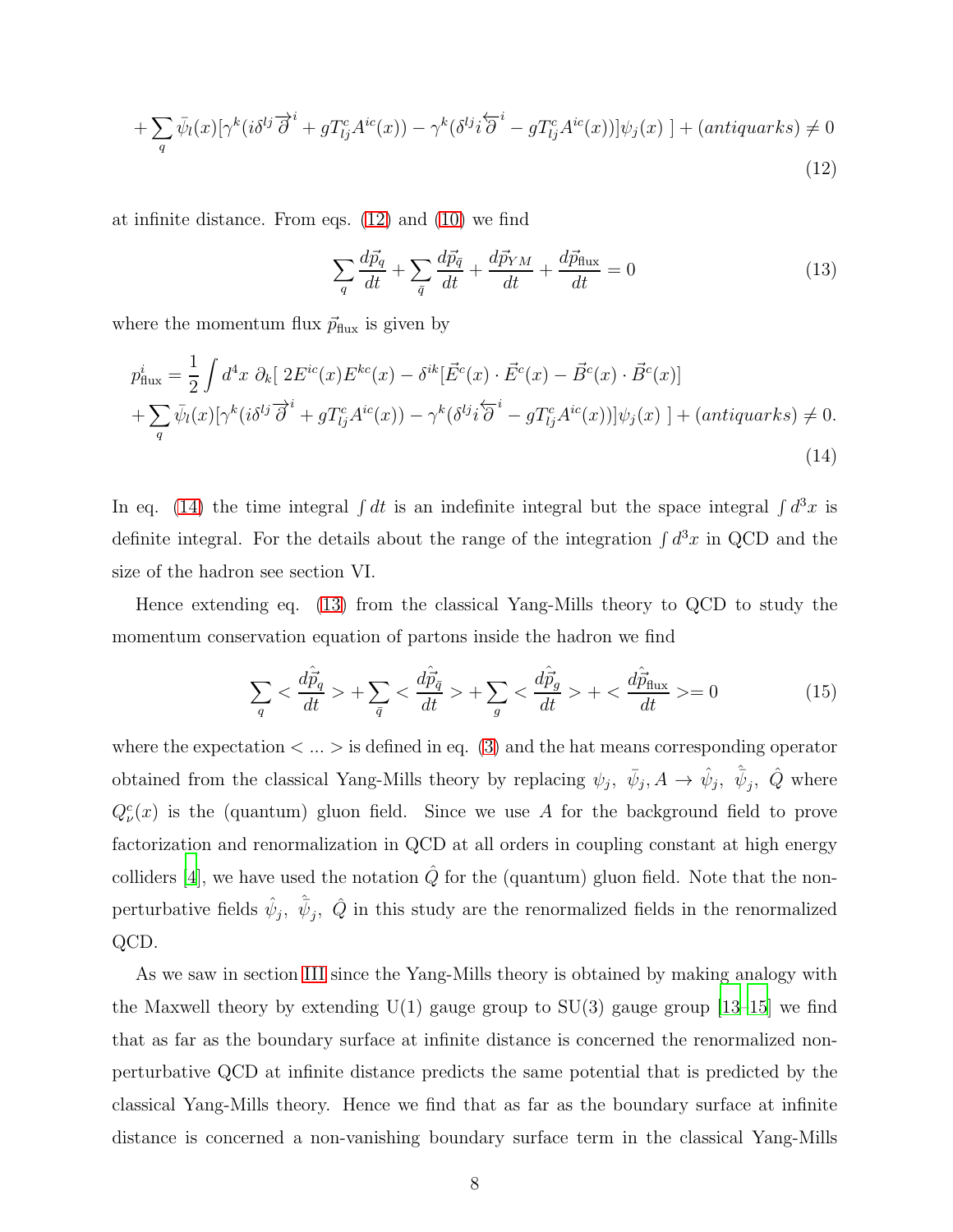theory means a corresponding non-vanishing boundary surface term in the renormalized non-perturbative QCD at infinite distance. The boundary surface term at infinite distance in eq. [\(14\)](#page-8-0) in the classical Yang-Mills theory gives non-zero momentum flux  $\vec{p}_{\text{flux}} \neq 0$ . Hence we find that the corresponding boundary surface term at infinite distance in the renormalized non-perturbative QCD gives non-zero momentum flux

<span id="page-9-1"></span>
$$
\langle \hat{p}_{\text{flux}} \rangle \neq 0. \tag{16}
$$

For explicit expression of  $\hat{\vec{p}}_{\text{flux}}$  in terms of quantum fields  $\hat{\psi}_j$ ,  $\hat{\psi}_j$ ,  $\hat{Q}$  in QCD see eq. [\(19\)](#page-9-0).

From eq.  $(15)$  and  $(16)$  we find

<span id="page-9-3"></span>
$$
p_H = \sum_{q} \langle \hat{p}_q \rangle + \sum_{\bar{q}} \langle \hat{p}_{\bar{q}} \rangle + \sum_{g} \langle \hat{p}_g \rangle + \langle \hat{p}_{\text{flux}} \rangle \tag{17}
$$

which reproduces  $(5)$ .

## V. MOMENTUM SUM RULE VIOLATION FOR PARTON DISTRIBUTIONS OF COLOR SINGLET HADRON

As mentioned in the introduction the hadron state  $|H| >$  is a color singlet state. Hence one might think that that the confinement cannot violate the momentum sum rule for the parton distributions of color singlet hadrons. This is not true which can be seen as follows.

From eq. [\(15\)](#page-8-2) we find that the explicit expressions of  $\langle \hat{\vec{p}}_q \rangle$ ,  $\langle \hat{\vec{p}}_g \rangle$  and  $\langle \hat{p}^i_{\text{flux}} \rangle$  in  $QCD$  inside the color singlet hadron  $H$  are given by

<span id="page-9-2"></span>
$$
\langle \hat{p}_g \rangle = \langle H | \hat{p}_g | H \rangle = \langle H | \int d^3x \, \hat{\vec{E}}(x) \times \hat{\vec{B}}(x) | H \rangle,
$$
\n
$$
\langle \hat{p}_q \rangle = \langle H | \hat{p}_q | H \rangle = \langle H | \int d^3x \, \hat{\psi}_l^{\dagger}(x) [\hat{i}\delta^{lj} \vec{\partial} + g T_{lj}^c \hat{\vec{Q}}(x)] \hat{\psi}_j(x) | H \rangle \tag{18}
$$

and

<span id="page-9-0"></span>
$$
\langle \hat{p}^i_{\text{flux}} \rangle = \langle H | \hat{p}^i_{\text{flux}} | H \rangle = \langle H | \frac{1}{2} \int d^4 x \ \partial_k [ 2 \hat{E}^{ic}(x) \hat{E}^{kc}(x) - \delta^{ik} [\tilde{\vec{E}}^c(x) \cdot \hat{\vec{E}}^c(x) - \hat{\vec{B}}^c(x) \cdot \hat{\vec{B}}^c(x)]
$$
  
+ 
$$
\sum_q \hat{\psi}_l(x) [\gamma^k(i\delta^{lj} \vec{\partial}^i + g T^c_{lj} \hat{Q}^{ic}(x)) - \gamma^k(\delta^{lj} i\vec{\partial}^i - g T^c_{lj} \hat{Q}^{ic}(x))] \hat{\psi}_j(x) ||H \rangle + (antiquarks) \neq 0
$$
\n(19)

where  $|H>$  is the color singlet (physical) hadron state. Note that in eqs. [\(18\)](#page-9-2) and [\(19\)](#page-9-0) the  $\hat{\vec{E}}(x)$  and  $\hat{\vec{B}}^c$ (x) are obtained from

$$
\hat{F}^c_{\lambda\mu}(x) = \partial_{\lambda}\hat{Q}^c_{\mu}(x) - \partial_{\mu}\hat{Q}^c_{\lambda}(x) + gf^{cad}\hat{Q}^a_{\lambda}(x)\hat{Q}^d_{\mu}(x)
$$
\n(20)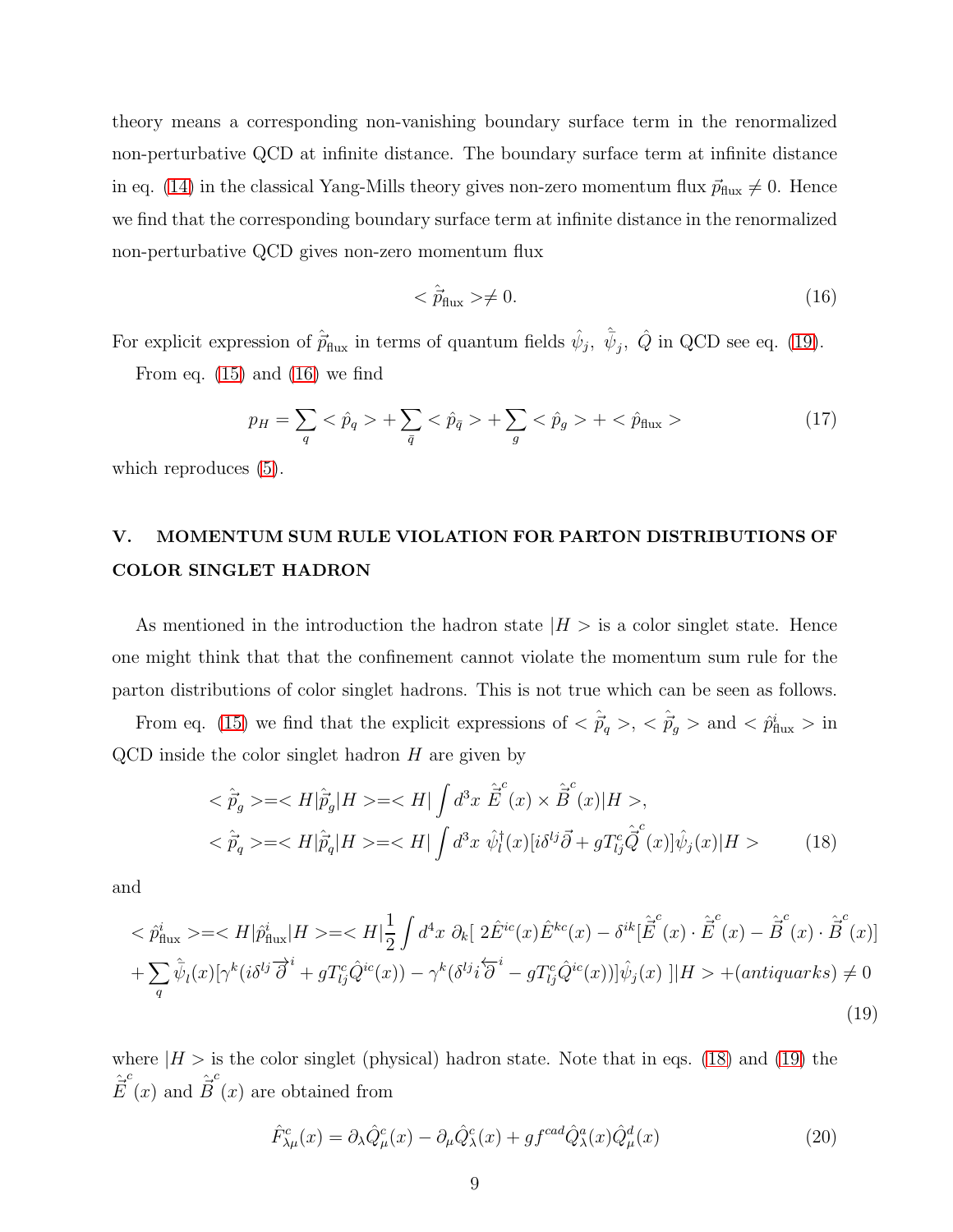which contains quantum gluon field  $\hat{Q}^c_\mu(x)$  instead of classical Yang-Mills field  $A^c_\mu(x)$ . Since  $\hat{\vec{p}}_g$ ,  $\hat{\vec{p}}_q$  and  $\hat{p}^i_{\text{flux}}$  are color singlet operators we find that the color singlet hadron state  $|H>$ does not make  $\langle H|\hat{p}_g^{\dagger}|H\rangle$ ,  $\langle H|\hat{p}_q^{\dagger}|H\rangle$  and  $\langle H|\hat{p}_{\text{flux}}^i|H\rangle$  vanish in eqs. [\(18\)](#page-9-2) and [\(19\)](#page-9-0).

Hence we find that that the confinement can violate the momentum sum rule for the parton distributions of color singlet hadrons.

### VI. FINITE SIZE HADRON AND MOMENTUM SUM RULE VIOLATION IN QCD AT HIGH ENERGY COLLIDERS

In our calculation the range of the integration in  $\int d^3x$  in eqs. [\(18\)](#page-9-2) and [\(19\)](#page-9-0) covers the volume containing the color field. Since we have not observed the color outside the hadron the volume integration in eqs. [\(18\)](#page-9-2) and [\(19\)](#page-9-0) in our calculation covers the volume of the hadron.

Hence the volume integration  $\int d^3x$  in eqs. [\(18\)](#page-9-2) and [\(19\)](#page-9-0) is finite if the size of the hadron is finite. Similarly the volume integration  $\int d^3x$  in eqs. [\(18\)](#page-9-2) and [\(19\)](#page-9-0) is infinite if one considers the size of the hadron as infinite. If the size of the hadron is finite then the boundary surface term is at finite distance and hence the boundary surface term in eq. [\(19\)](#page-9-0) is non-zero. Similarly if one considers the size of the hadron as infinite then the boundary surface term is at infinite distance and hence the boundary surface term in eq. [\(19\)](#page-9-0) is nonzero which we have shown in eq. [\(16\)](#page-9-1). Note that as shown above the boundary surface term at infinite distance in eq. [\(16\)](#page-9-1) is non-zero if the confinement potential energy at large distance r can not rise slower than  $\ln(r)$  whereas boundary surface term at finite distance in eq. [\(19\)](#page-9-0) is non-zero for any form of the confinement potential energy. Hence we find from eqs. [\(19\)](#page-9-0) and [\(16\)](#page-9-1) that the boundary surface term  $\langle \hat{p}_{\text{flux}}^i \rangle$  in QCD is non-zero irrespective of whether the size of the hadron is finite or infinite.

The non-zero value of  $\langle \hat{p}_{\text{flux}}^i \rangle$  in eq. [\(19\)](#page-9-0) has to be calculated by using non-perturbative QCD similar to the non-zero values of  $\langle \hat{p}_g \rangle$  and  $\langle \hat{p}_g \rangle$  in eq. [\(18\)](#page-9-2) which have to be calculated by using non-perturbative QCD.

Although we have considered the infinite size of the hadron in eq. [\(16\)](#page-9-1) to demonstrate that, unlike QED where the boundary surface term vanishes at infinite distance, the boundary surface term in QCD does not vanish at infinite distance. But in reality the size of the hadron is finite which means, as discussed above, the boundary surface is at finite dis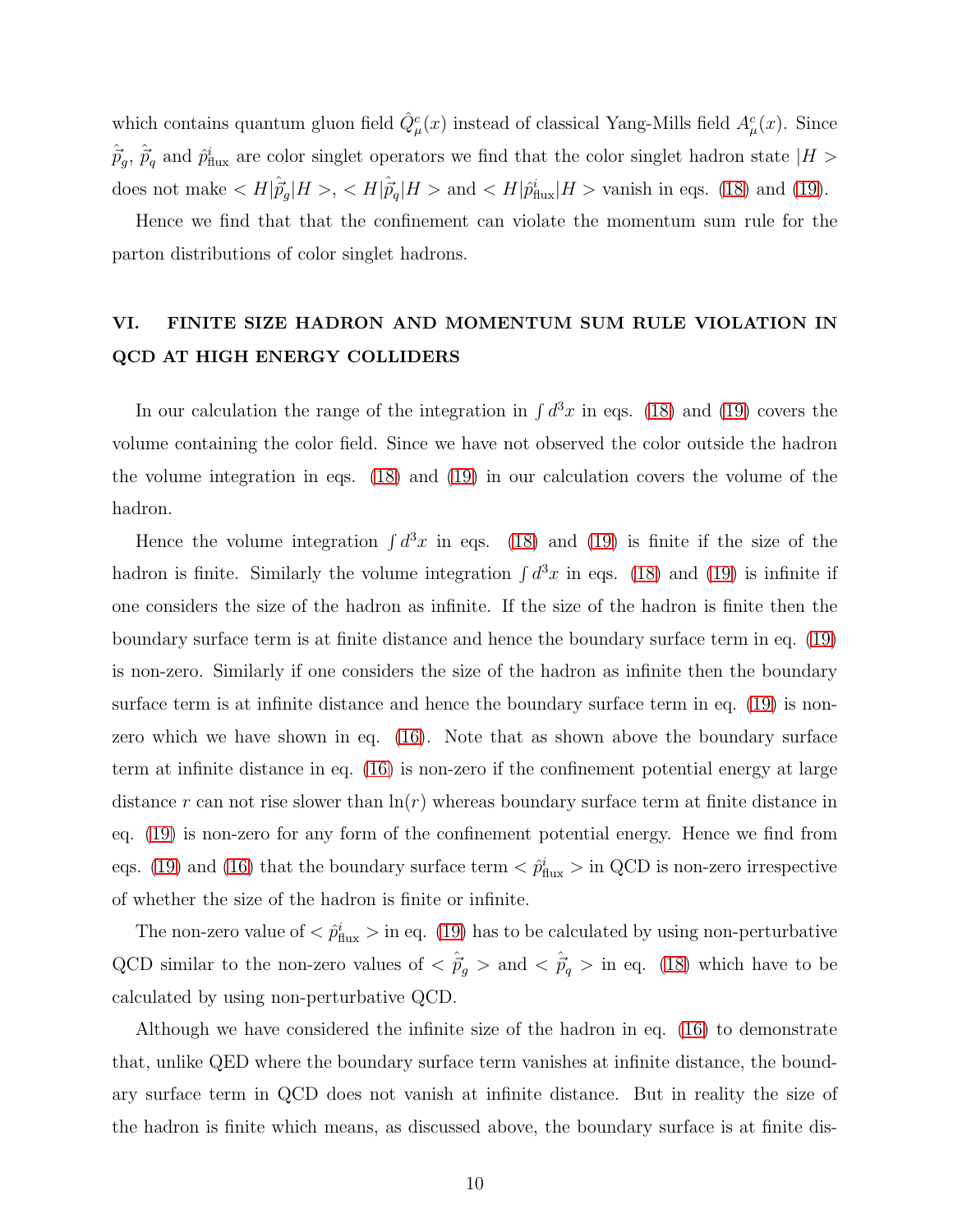tance and hence the boundary surface term at finite distance is non-zero for any form of the confinement potential energy. Hence we find that the momentum sum rule in QCD at high energy colliders obtained from the first principle as given by eq.  $(17)$  must include the non-zero boundary surface term  $\langle \hat{p}_{\text{flux}} \rangle$  if one wants to describe the hadron from quarks and gluons and if one uses the QCD as the fundamental theory of the nature describing the interaction between quarks and gluons.

#### VII. CONCLUSIONS

Momentum sum rule in QCD is widely used at high energy colliders. Although the exact form of the confinement potential energy is not known but the confinement potential energy at large distance r can not rise slower than  $\ln(r)$ . In this paper we have found that if the confinement potential energy at large distance r rises linearly with  $r$  (or faster) then the momentum sum rule in QCD is violated at the high energy colliders if we consider the hadron size as infinite. For finite size hadron we have found that the momentum sum rule in QCD is violated at the high energy colliders for any form of the confinement potential energy.

- <span id="page-11-0"></span>[1] D. J. Gross and F. Wilczek, Phys. Rev. Lett. 30 (1973) 1343; D. Politzer, Phys. Rev. Lett. 30 (1973) 1346.
- <span id="page-11-1"></span>[2] G. 't Hooft and M.J.G. Veltman, Nucl.Phys. B44 (1972) 189.
- <span id="page-11-2"></span>[3] J. C. Collins, D. E. Soper and G. Sterman, Nucl. Phys. B261 (1985) 104; G. C. Nayak, J. Qiu and G. Sterman, Phys. Lett. B613 (2005) 45; Phys. Rev. D72 (2005) 114012; Phys. Rev. D74 (2006) 074007.
- <span id="page-11-5"></span>[4] G. C. Nayak, Eur. Phys. J. C76 (2016) 448; JHEP 1709 (2017) 090; Eur. Phys. J. Plus 133 (2018) 52; J. Theor. Appl. Phys. 11 (2017) 275; Phys. Part. Nucl. Lett. 13 (2016) 417.
- <span id="page-11-3"></span>[5] G. C. Nayak, Phys. Part. Nucl. Lett. 14 (2017) 18; [arXiv:1705.07913](http://arxiv.org/abs/1705.07913) [hep-ph]; [arXiv:1506.02651](http://arxiv.org/abs/1506.02651) [hep-ph].
- <span id="page-11-4"></span>[6] V. N. Gribov, L. N. Lipatov, Sov. J. Nucl. Phys. 15 (1972) 438; L. N. Lipatov, Sov. J. Nucl. Phys. 20 (1975) 94; G. Altarelli and G. Parisi, Nucl. Phys. B126 (1977) 298; Yu. L. Dokshitzer,